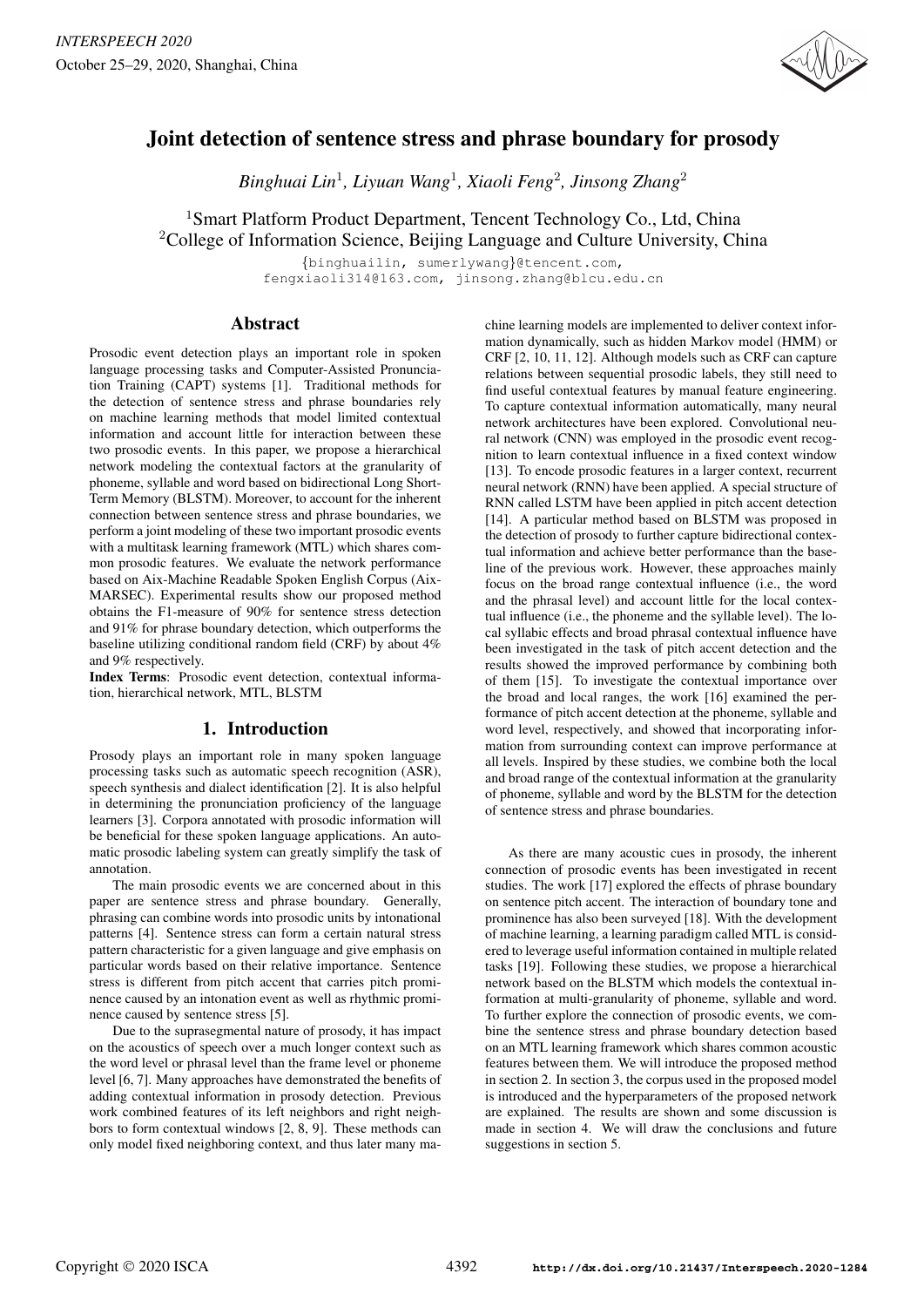# 2. Proposed method

### 2.1. Features for prosodic event detection

We investigate the acoustic features extracted from speech signal for prosodic event detection. To model contextual information from different granularity, the phonemes and words in a sentence are first forced-aligned by a Kaldi-based automatic speech recognition (ASR) system [20]. We can obtain the beginning and ending times of each phoneme or word, and then compute the time interval of one particular syllable based on the belonging phoneme sequence of the syllable. Acoustic cues such as fundamental frequency (F0), intensity and duration are regarded as the important measurable parameters for prosody [21]. We also use Kaldi to extract these features. The features of F0 and intensity are computed for each 10ms frame with a 10ms shift. The phoneme and word durations are used to aggregate features of all frames for each phoneme or word into one input feature matrix.

Using aforementioned features, we calculate a number of aggregations to represent the prosodic features for each phoneme, syllable and word. These features include the maximum, minimum, mean, standard deviation of the prosodic features. To account for speaker differences, we normalize the maximum, minimum of these features within the context of a particular phoneme, syllable and word using the z-score normalization [22].

In addition to the above aggregation of features within the context at multi-granularity, the perceptual features related to sentence stress and phrasing are also included. Sentence phrasing is frequently indicated by the presence of silence following the word and the reset of intensity and F0 [2]. We first normalize duration by speech rate, that is the number of phonemes per second, and extract features such as silence duration and the ratio of voiced and silence durations at the phoneme, syllable and word level. Then we compute changes of F0 and intensity between adjacent syllables and words. To take into account that English is a stress-timed language [23], we extract time features mainly consisting of normalized durations of phonemes, syllables and words. These features at multi-granularity are treated as input for the following proposed hierarchical network.

### 2.2. Modeling method

The hierarchical network is shown in Figure 1. It is composed of three layers : phoneme, syllable and word layer. To capture contextual information at multi-granularity, each layer is constructed by one BLSTM. The BLSTM is shown in Figure 2.

To carry acoustic information of independent phonemes, we employ an independent numerical representation for each phoneme which is called phoneme embedding [24]. The input features of phoneme layer are phoneme embeddings combined with other phoneme level features proposed in the previous section. The final forward and backward outputs of the phoneme BLSTM are concatenated as the input of syllable layer. Similarly, the aforementioned syllable level acoustic features are combined as the input of syllable BLSTM layer. The outputs from the syllable layer and other word level acoustic features are fed into the word BLSTM layer. As the duration between stressed syllables is almost equal in English [23], we conduct the detection of sentence stress from syllable level. Two separate fully connected (FC) layers followed by the sigmoid activation function are applied over syllable and word representations to determine the sentence stress and phrase boundary jointly.

As MTL shares feature representations and facilitates the

generalization performance of related tasks [19], the network is optimized by an MTL framework which combines detection of sentence stress and phrase boundaries. Specifically,

$$
L_{\text{total}} = (1 - w) \times L_{\text{stress}} + w \times L_{\text{phrasing}} \tag{1}
$$

where  $L_{\text{stress}}$  and  $L_{\text{phrasing}}$  are the classification losses of sentence stress and phrase boundaries. *w* is a constant value balancing the weight between two tasks. The classification loss can be defined as Eq. (2),

$$
L = -y \times \log(p) - (1 - y) \times \log(1 - p) \tag{2}
$$

where  $y$  is the ground truth of sentence stress or phrase boundaries and *p* is the probability derived from the syllable FC layer or the word FC layer of the proposed model.

# 3. Experimental setup

#### 3.1. Corpus description

We mainly focus on two aspects of prosody: sentence stress and phrase boundary. The standard approach for prosody annotation is based on Tone and Break Indices (ToBI) [25]. As ToBI focuses on pitch accent which is not totally equal to sentence stress, we use the Aix-MARSEC (Aix-Machine Readable Spoken English Corpus) database [26] as in [5]. Aix-MARSEC consists of over 5 hours of BBC radio recordings from 53 different speakers in 11 different speech styles from the 1980s. The corpus includes approximately 55*,* 000 orthographically transcribed words.

We uses the original phrase break annotations for minor and major boundaries which are equivalent with the break indices 3 and 4 in ToBI [27]. We follow the previous work which treated the syllable to be stressed when first appearing in each Jassems narrow rhythm unit (NRU) notation [5]. For practical purposes, we merge minor and major boundaries into break labels. The labeling of our prosody in this study can be summarized in Table 1.

Table 1: *Modified prosody label*

| Label         | $^{\circ}$ |                 |
|---------------|------------|-----------------|
| <b>Stress</b> | Unstressed | <b>Stressed</b> |
| Phrasing      | No break   | <b>Break</b>    |

The statistics of data used in our experiments is shown in Table 2. An utterance consists of multiple sentences. We use 70% of the dataset for training and 30% for testing.

Table 2: *The statistics of data*

| Class      | Number |
|------------|--------|
| Utterances | 408    |
| Sentences  | 3790   |
| Words      | 51650  |
| Syllables  | 90163  |
| Phonemes   | 107540 |

#### 3.2. Hyperparameters

The proposed network is composed of three BLSTMs representing the phoneme, word and sentence layers. The input of first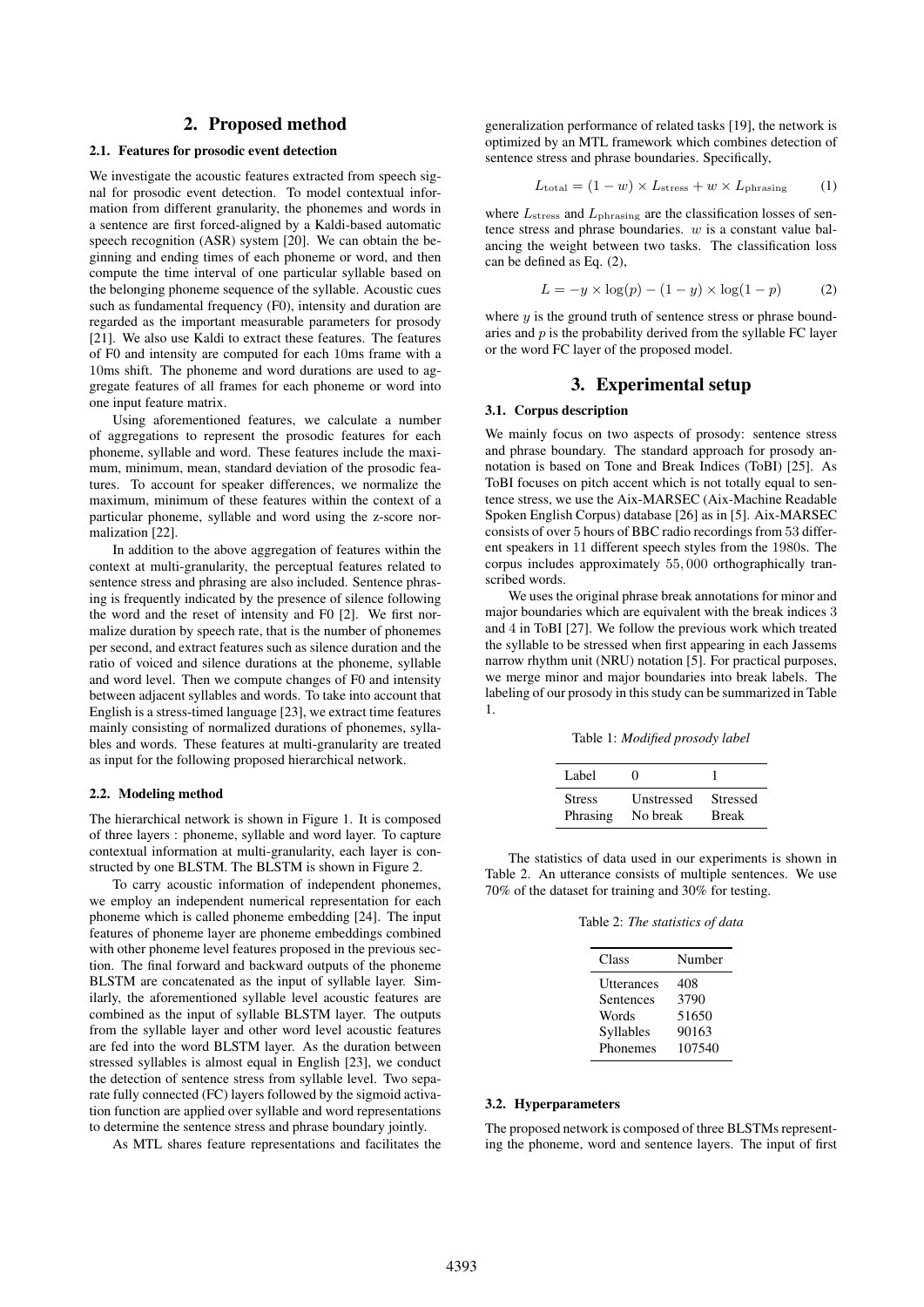

Figure 1: *Sentence stress model structure*



Figure 2: *BLSTM structure*

layer consists of the phoneme embedding and other phoneme features proposed in section 2. The phoneme embedding is composed of 39 different phonemes with feature dimensionality of 15 based on Carnegie Mellon University (CMU) Pronouncing Dictionary [28]. The final shape of the phoneme embedding is  $39 \times 15$ . The hidden sizes of three BLSTMs at phoneme, syllable and word level are 20, 15 and 20 respectively. The input feature dimensionality of the three BLSTMs are 26 (15 for phoneme embeddings and 11 for phoneme acoustic features), 55 (40 from the phoneme layer and 15 from syllable acoustic features) and 45 (30 from the syllable layer and 15 from word syllable features). The dimensionalities of the fully connected layer of the word and syllable layers are 55*×*2 and 45*×*2, where 2 indicates a binary classification for sentence stress or phrase boundaries. The model are trained with the adaptive Adam optimizer [29].

# 4. Results

We evaluate the performance of prosodic event detection by confusion matrix and F1-measure. First, we will show the performance of the proposed method. Then we will illustrate some ablation study to validate the rationality of our proposed methods.

#### 4.1. Performance of prosody detection

The confusion matrix of sentence stress based detection on our proposed network is shown in Table 3 and the confusion matrix of phrase boundary detection is shown in Table 4. It shows the number of syllables or words labeled as stressed (break) or unstressed (no break) in the Aix-MARSEC testing dataset and the number of syllables or words predicted as stressed (break) or unstressed (no break) with our detection models. The accuracy of sentence stress detection is 88% and the accuracy of phrase boundary detection is 95%.

Table 3: *Confusion matrix of sentence stress detection*

| predicted<br>labeled | Unstressed | <b>Stressed</b> |
|----------------------|------------|-----------------|
| Unstressed           | 9700       | 1916            |
| <b>Stressed</b>      | 1289       | 14144           |

Table 4: *Confusion matrix of phrase boundary detection*

| labeled      | No break | <b>Break</b> |
|--------------|----------|--------------|
| No break     | 11240    | 506          |
| <b>Break</b> | 203      | 3546         |

We adopt the CRF model, which has been commonly used in prosodic event detection [12, 5, 30] as a fairly strong baseline in our experiment. The CRF model operates on the similar feature as ours. It takes word level features for the detection of sentence phrasing and syllable level features for the detection of sentence stress. As CRF can't merge sequential phonemes features in its model structure, we aggregate features of a phoneme sequence by calculating the maximum, minimum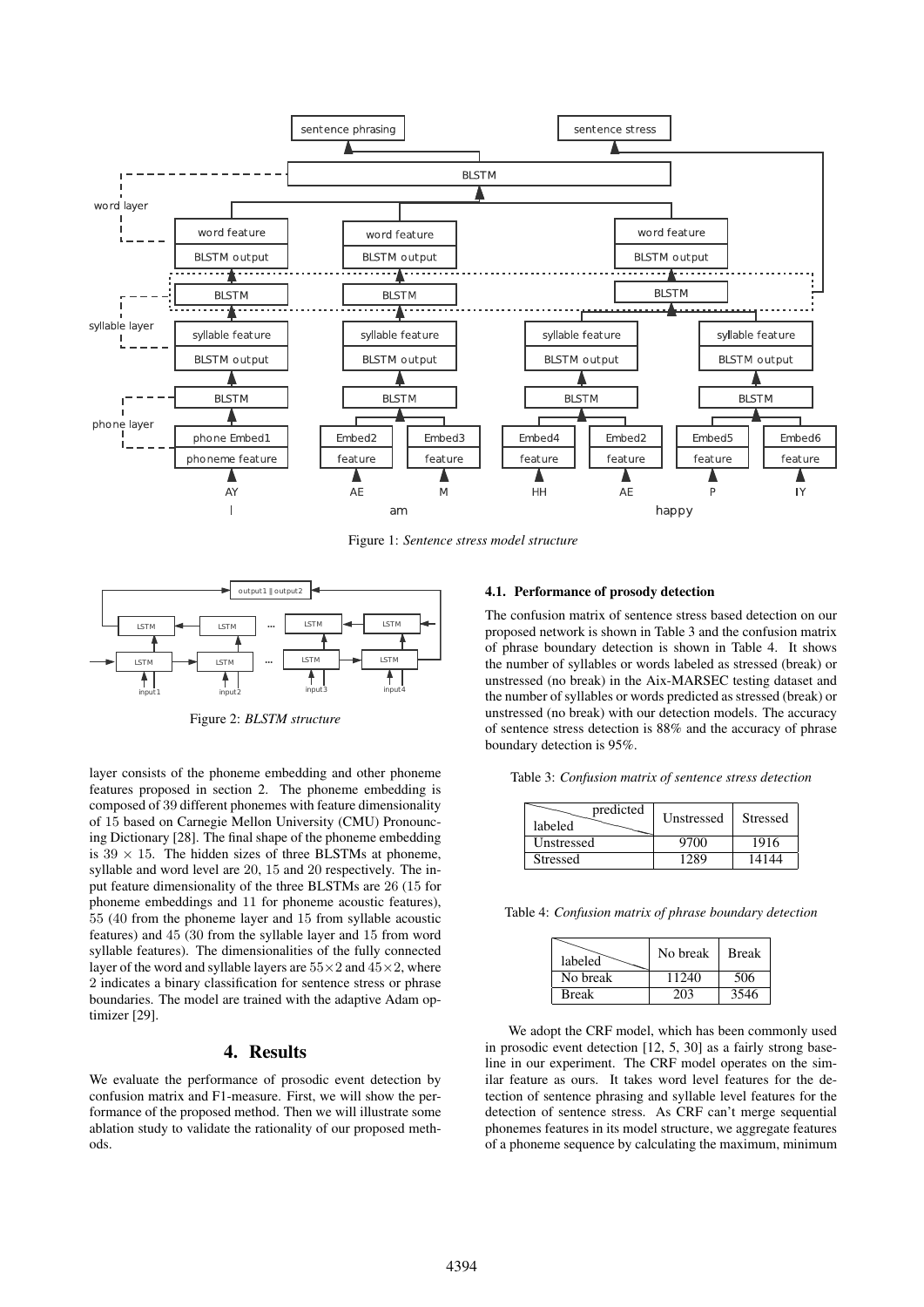and mean value of phoneme duration in a word or syllable and the number of phonemes in a word or syllable. To model the contextual information, we explore features from the neighboring words or syllables. Specifically, we include acoustic features of the preceding *N* words or syllables and the following *N* words or syllables, where *N* can be adjusted in the experiment. Two CRF models are created for the detection of sentence stress and phrase boundaries independently. We compare our results with the CRF models using different *N*. For sentence stress, we also compare results with previous work [5] based on CRF using the same corpus as ours. The results are shown in Table 5.

| Table 5: F1-measure of prosody detection |  |
|------------------------------------------|--|
|                                          |  |

|                | <b>Stress</b> |      |      | Phrasing |      |      |
|----------------|---------------|------|------|----------|------|------|
|                | P             | R    | F1   | P        | R    | F1   |
| $CRF(N=1)$     | 0.78          | 0.86 | 0.82 | 0.81     | 0.80 | 0.80 |
| $CRF(N=2)$     | 0.86          | 0.87 | 0.86 | 0.81     | 0.83 | 0.82 |
| $CRF(N=4)$     | 0.84          | 0.86 | 0.85 | 0.79     | 0.83 | 0.81 |
| <b>CRF</b> [5] | 0.85          | 0.89 | 0.87 |          |      |      |
| Ours           | 0.88          | 0.92 | 0.90 | 0.88     | 0.95 | 0.91 |

Our proposed model achieves superior performance by 4% in sentence stress detection and 9% in phrase boundary detection based on F1-measure. From the results, we can see that different window sizes of context influence the performance of CRF. The best performance of CRF is based on window context size of 2 rather than 4. Previous work using CRF achieved the similar results. While the CRF model captures limited static contextual information, our model can capture the contextual influence dynamically.

### 4.2. Ablation study

We demonstrate the effectiveness of our proposed network from two aspects: (1) MTL combining detection of sentence stress and phrase boundary; (2) the contextual influence at multigranularity of phoneme, syllable and word.

#### *4.2.1. Effect of MTL*

To demonstrate the effect of MTL, the detection tasks of sentence stress and phrasing are carried out independently. Specifically, the sentence stress detection task is based on our proposed model with only the phoneme layer and syllable layer (STL) and the sentence phrasing task is based on our proposed model with the sentence stress detection task removed (STL). The results are shown in Table 6.

Table 6: *Comparison of STL and MTL*

|            | <b>Stress</b> |      |      | Phrasing |      |      |
|------------|---------------|------|------|----------|------|------|
|            |               |      | F1   | D        |      | F1   |
| <b>STL</b> | 0.87          | 0.89 | 0.88 | 0.86     | 0.92 | 0.89 |
| MTI        | 0.88          | 0.92 | 0.90 | 0.88     | 0.95 | 0.91 |

The results from the table show that the performance of the two single-learning tasks is around 2% inferior to our proposed MTL learning method. It indicates that our proposed method based on the MTL framework can further improve the performance of these two detection tasks by common prosodic features sharing and joint optimizing.

## *4.2.2. Effect of the multi-granular contextual influence*

To demonstrate the effect of contextual influence at multigranularity, we illustrate the performance of the sentence phrase boundary detection without the phoneme layer (No phoneme) and without both the phoneme and syllable layers (With word), respectively, and the sentence stress detection with the phoneme layer removed (No phoneme). We compare these methods with our proposed model in a single-task learning manner (STL). The results are shown in Table 7.

Table 7: *F1-measure of prosody detection*

|            | <b>Stress</b> |      |      | Phrasing |      |      |
|------------|---------------|------|------|----------|------|------|
|            |               |      | F1   |          |      | F1   |
| No phoneme | 0.84          | 0.87 | 0.85 | 0.86     | 0.90 | 0.88 |
| With word  |               |      |      | 0.85     | 0.90 | 0.87 |
| STI        | 0.87          | 0.89 | 0.88 | 0.86     | 0.92 | 0.89 |

The results reveal that the proposed method with only word layer left performs 2% inferior to the full model for the detection of phrase boundaries. The performance of the model with the phoneme layers removed performs 1% inferior to our proposed model. It could indicate that sentence phrase boundary is more correlated with contextual information on the syllable and word level than on the phoneme level. For sentence stress detection, the performance of our network degrades nearly 3% in F1-measure when contextual information of phoneme is removed, which shows the phoneme contextual influence on the sentence stress.

# 5. Conclusions

In this paper, we propose an automatic prosody detection method for sentence stress and phrase boundaries. A hierarchical network based on BLSTM is developed to dynamically capture contextual information at multi-granularity of phoneme, syllable and word. To further model the connection of sentence stress and phrase boundaries, we implement two detection tasks jointly by an MTL learning framework to share common features at the phoneme and syllable levels. The experiment results on Aix-MARSEC show our prosody model can achieve the F1-measure of 90% in sentence stress detection and 91% in phrase boundary detection which is superior than the baseline CRF. Currently, our proposed method mainly focuses on sentence stress and phrase boundary detection, we will extend this mechanism to other aspects of prosody detection in the future, such as boundary tone. We will also explore detection methods with less feature engineering.

### 6. References

- [1] J. H. Jeon and Y. Liu, "Automatic prosodic events detection using syllable-based acoustic and syntactic features," in *2009 IEEE International Conference on Acoustics, Speech and Signal Processing*. IEEE, 2009, pp. 4565–4568.
- [2] A. Rosenberg, *Automatic detection and classification of prosodic events*. Columbia University, 2009.
- [3] K. Li, S. Zhang, M. Li, W.-K. Lo, and H. Meng, "Detection of intonation in l2 english speech of native mandarin learners," in *2010 7th International Symposium on Chinese Spoken Language Processing*. IEEE, 2010, pp. 69–74.
- [4] D. Bolinger and D. L. M. Bolinger, *Intonation and its uses: Melody in grammar and discourse*. Stanford university press, 1989.